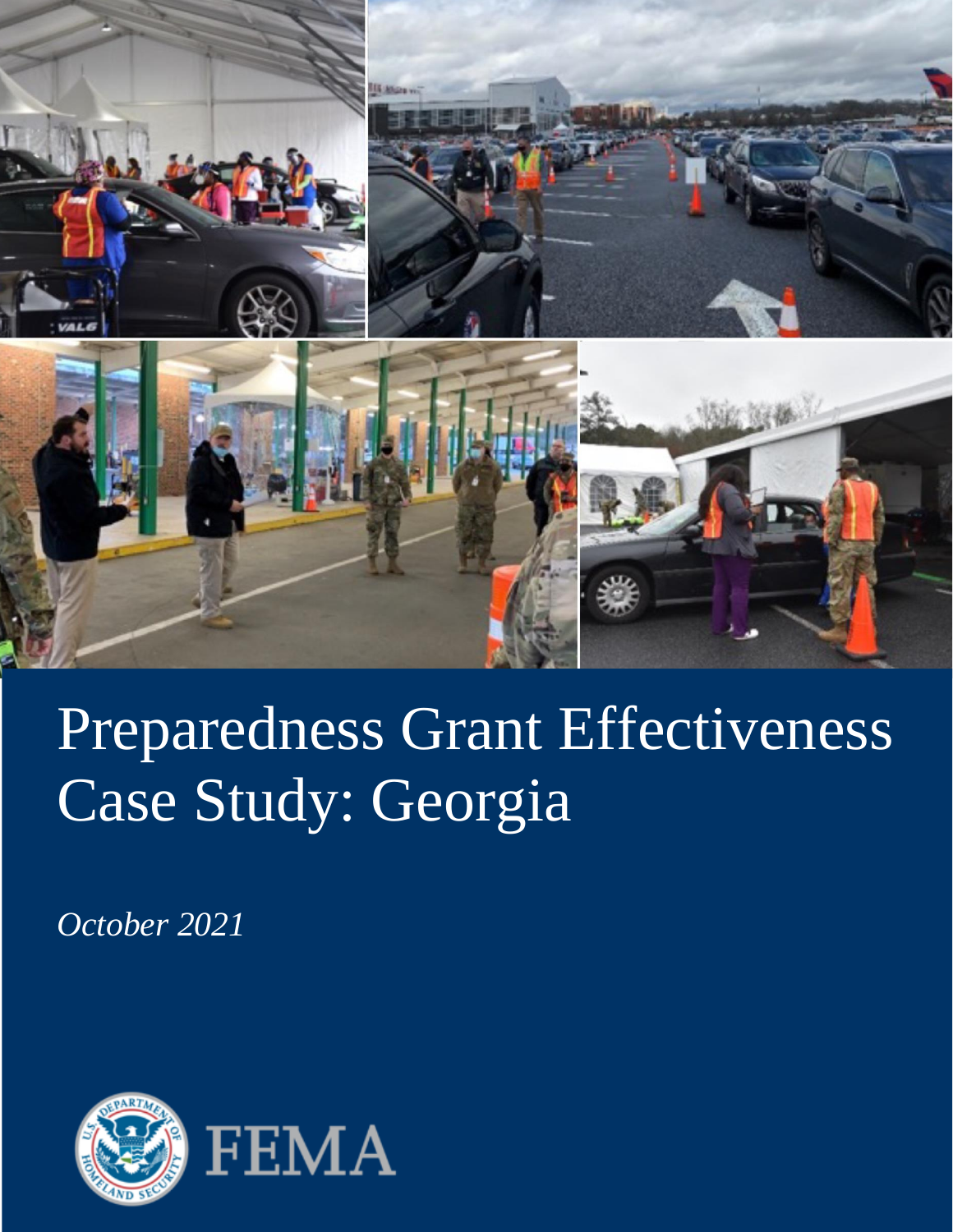

## Preparedness Grants Effectiveness Case Study: Georgia

## **I. Overview**

In May 2021, the Federal Emergency Management Agency (FEMA) conducted a preparedness grants effectiveness virtual case study with the State of Georgia. The purpose of this case study was to understand the role of FEMA preparedness grants in Georgia's coronavirus (COVID-19) vaccine rollout. This case study used data gathered from one interview with the Georgia Emergency Management and Homeland Security Agency (GEMA/HS). It also drew from information that Georgia emergency management personnel provided through the Biannual Strategy Implementation Report (BSIR) and the Threat and Hazard Identification and Risk Assessment (THIRA)/Stakeholder Preparedness Review (SPR).

This case study found that preparedness grants funds created strong working relationships among GEMA/HS and vendors, which helped GEMA/HS acquire supplies and equipment critical to establish vaccination sites. In addition, GEMA/HS invested preparedness grant funding in personnel to manage the vaccination sites, in supporting public information officers, and to purchase vehicles that allowed field staff to access the various mass vaccination sites more readily. Together, these investments enabled Georgia to effectively manage the COVID-19 vaccination process.

## **II. The COVID-19 Pandemic and Vaccine Rollout in Georgia**

On March 14, 2020, the Governor of Georgia declared a public health state of emergency as a result of the COVID-19 pandemic. <sup>1</sup> Between March 2020 and May 2021, Georgia reported 886,772 confirmed COVID-19 cases, 62,206 hospitalizations, and 17,702 deaths.<sup>2</sup> In December 2020, the U.S. Food and Drug Administration (FDA) issued emergency use authorization (EUA) for the Pfizer-BioNTech COVID-19 vaccine, the Moderna COVID-19 vaccine, <sup>3</sup> with an EUA for the Johnson & Johnson's Janssen COVID-19 vaccine issued in February 2021. <sup>4</sup> These EUAs allowed the vaccines to be distributed and administered to adults across the United States for the prevention of COVID-19. <sup>5</sup> On March 4, 2021, the Georgia Department of Public Health published a COVID-19 Vaccination Plan, which details Georgia's protocol for distributing the COVID-19 vaccine. <sup>6</sup> As of May 2021, GEMA/HS administered two of the three FDA-authorized vaccines at eight mass vaccination sites throughout the state.<sup>7</sup>

## **III. Funding History**

Georgia invested a total of \$1,713,936.30 of FY 2013–FY 2020 EMPG and SHSP funds in projects described in this report that have had an impact on the response to the COVID-19 pandemic. The State also received \$201,900,516.32 in FEMA Disaster Recovery funds during this same time to support the response to the COVID-19 pandemic.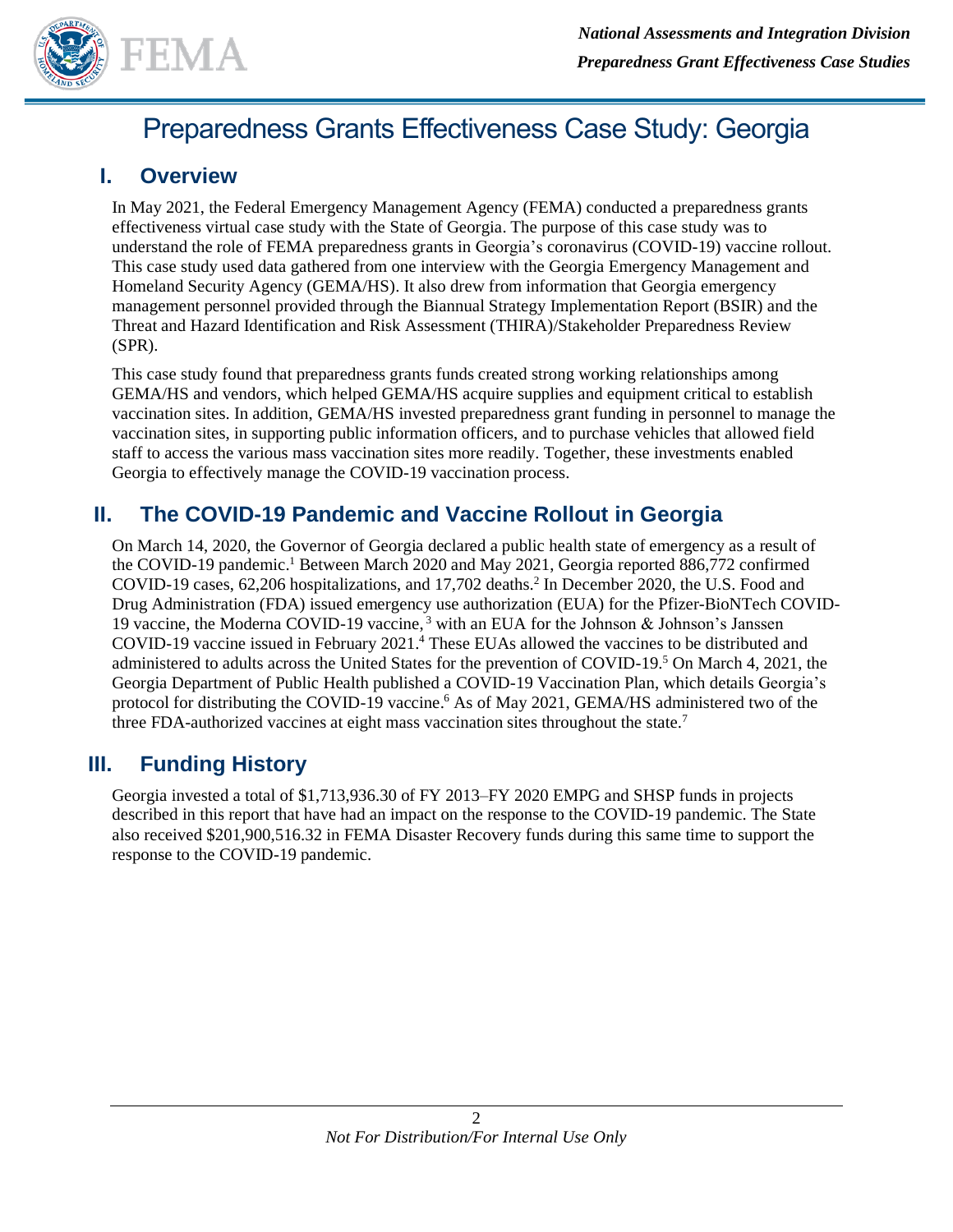

## **IV. Investments and Capability Impacts**

#### **Vaccination Site Personnel and Staffing** [EMPG]

The increase in vaccination efforts in Georgia led to an increased need for vaccination site management. At the time of publication, GEMA/HS has used \$579,370 of FY2019 EMPG funds to support 16 field staff members to create and sustain eight drive-through vaccination sites throughout Georgia, with over

357,000 people receiving vaccinations at those sites. Field staff are responsible for the daily setup and maintenance of the sites, coordination with nurses and other on-site medical personnel, as well as managing the allocation of on-site National Guard personnel and resources. GEMA/HS reports that the successful coordination, implementation, and flexibility of the field staff engagement at the vaccine sites provide a template for future planning and response efforts outside of the COVID-19 response. In addition to the roles played by GEMA field staff, GEMA/HS used \$1,089,179.76in DR-4501-GA funding to hire sign language interpreters to engage with the deaf and hard of hearing communities using the vaccination sites, which greatly expanded vaccine accessibility.

**Vaccine Site Infrastructure** [EMPG/Disaster Recovery Funding]

FEMA preparedness grant funding played an important role in helping GEMA/HS build vaccination sites infrastructure by supporting critical vendor relationships through prior EMPG-funded investments. These

relationships were built by EMPG-funded positions, such as field and administrative staff, who have engaged with multiple vendors through disaster and event preparedness and response over the years. A majority of the vaccine site infrastructure, including tents, chairs, medical waste management, administrative supplies, and signage, was purchased or managed with Disaster Recovery (DR-4501-FA) funding through contracts initially created under EMPGfunded projects. The relationships established during the EMPGrelated contract creation allowed for a lower administrative burden for GEMA/HS to establish the vaccine site infrastructure.



Drive-through vaccination site.



GEMA/HS field staff briefing at vaccination site.

*"If it weren't for the COVID relief package and the Supplemental EMPG, none of this would have been possible."*

*–Ashley Larrow, THIRA/SPR Manager, GEMA/HS*

In addition to FEMA funded support, Georgia worked with private industry to identify resources for the COVID-19 response. For example, when searching for sites to establish vaccination centers, GEMA/HS collaborated with Delta Airlines, which offered space in the company's flight museum for vaccine distribution in the Atlanta metropolitan area. This partnership between GEMA/HS and Delta Airlines provided a central location for vaccinations and sufficient space for the establishment of a vehicle drive-through area and led to over 116,000 people being vaccinated.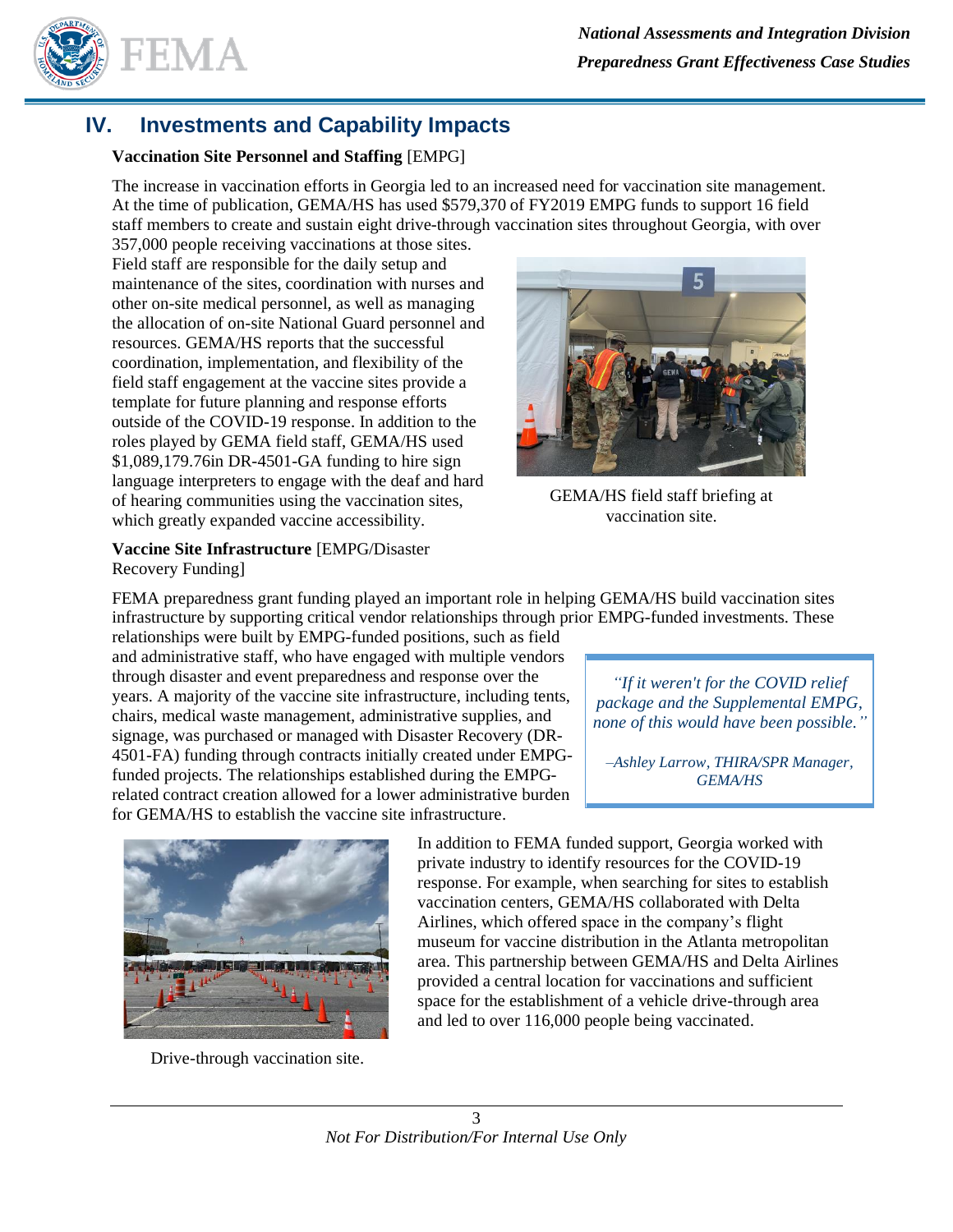

#### **Public Information and Warning** [EMPG]

Throughout the COVID-19 pandemic, public information officers (PIO) have been critical for conveying information related to combat the spread of the virus, increase awareness of vaccines, and highlight Georgia's response efforts. In particular, PIOs at the state and local level have served as a primary source of information for the public regarding COVID-19 and the vaccination process. Additionally, PIOs within GEMA/HS coordinated with other state and local entities to send a unified message on the safety of COVID-19 vaccines and counter vaccine misinformation. These entities are also regularly engaged through training and exercises held by GEMA/HS. PIOs with GEMA/HS are funded with \$200,623.30 of FY2019 EMPG grant dollars.



PIO Operating at Mass Vaccination Site

#### **Equipment** [HSGP/EMPG]

From FY 2013 to FY 2020, GEMA/HS invested \$284,563 of HSGP and \$649,380 of EMPG funds to purchase 31 pickup trucks, sport utility vehicles, and other vehicles for staff use. During the COVID-19 response, these vehicles enabled field staff to more easily travel to all of Georgia's 159 counties, all of which were impacted by the COVID-19 pandemic. Additionally, the vehicles were used by the field staff managing the mass vaccination sites. This investment is credited with enabling a smoother management of the overall COVID-19 response, as well as helping maintain the relationships among state and local emergency management and public health officials that are so critical for incident management.

Disaster Recovery and EMPG funds were also used to replenish supplies needed to meet the ongoing COVID-19 threat and prepare for future pandemics. Ventilator stockpiles were rebuilt with \$7,472,393.98 in Disaster Recovery funding. GEMA/HS contracted with a private-sector provider to store the ventilators purchased with DR funding in a climate-controlled warehouse that will extend the shelf life of that equipment.

## **V. Conclusion**

FEMA preparedness grant funding has played an important role in Georgia's vaccination rollout. Through prior EMPG-funded projects, GEMA/HS established relationships with vendors to assist with acquiring critical supplies and equipment needed to set up vaccination sites. With the help of Disaster Recovery funding, GEMA/HS worked with these established vendors to acquire the infrastructure for vaccination sites, which involved the acquisition of administrative supplies, medical tents, and storage equipment for vaccines. GEMA/HS also used FEMA preparedness grant funding to invest in personnel to help manage the vaccination sites and to purchase vehicles for personnel, which has allowed field staff to access the various mass vaccination sites more readily. Together, these investments have enabled GEMA/HS to effectively administer COVID-19 vaccinations across the state.